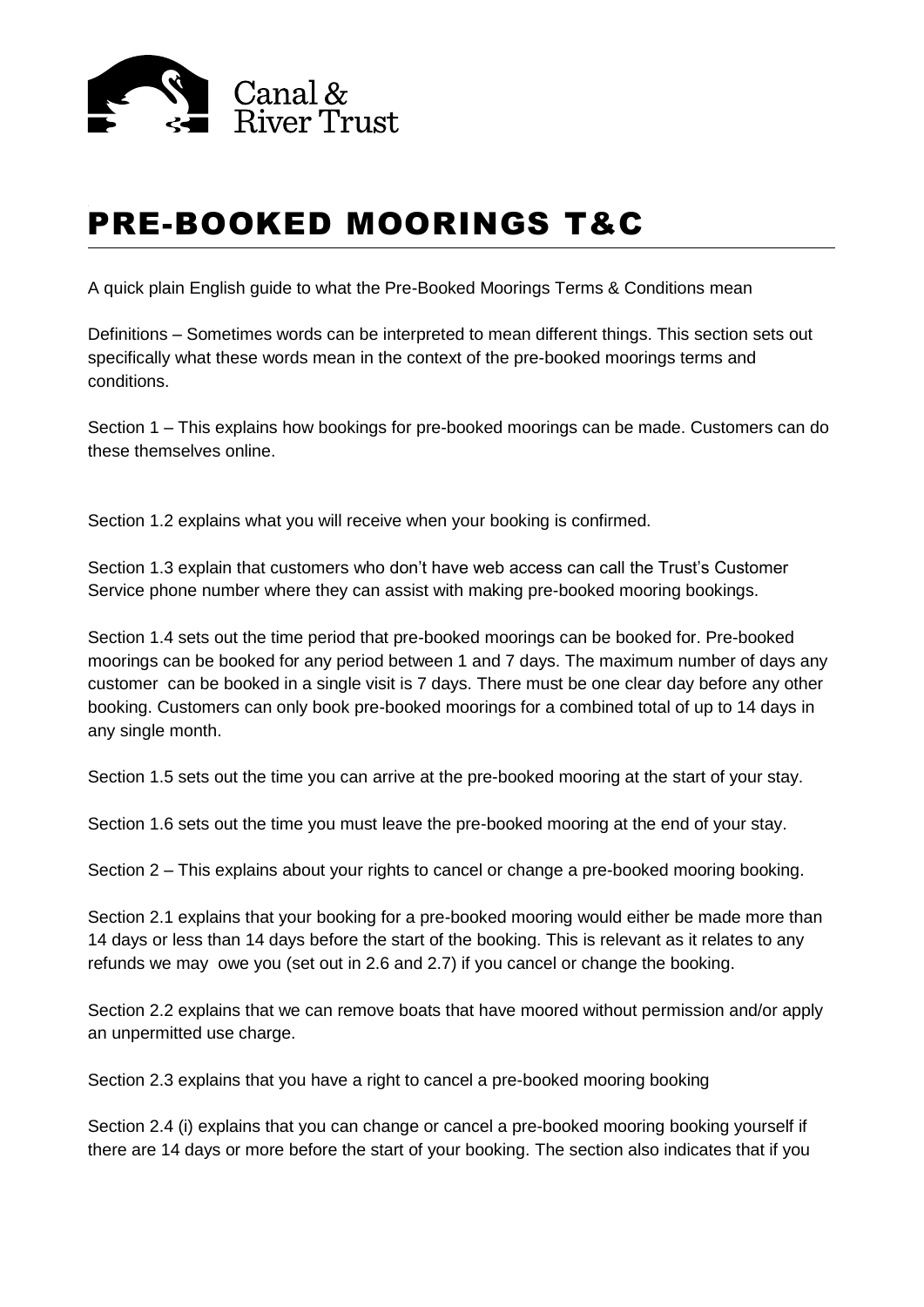prefer you can notify us by email or post using the model cancellation form which is included in Schedule 1 of the Agreement.

Section 2.4 (ii) explains that if there are less than 14 days before the start of your pre-booked mooring booking you can change or cancel this but you must phone the customer service team. The section also indicates that if you prefer you can notify us by email or post using the model cancellation form which is included in Schedule 1 of the Agreement.

Section 2.5 explains that cancellations made before the pre-booked mooring period begins will be refunded within 14 days of the cancelation.

Section 2.6 explains that if a cancellation is made after the pre-booked mooring period has begun, then refunds will only be made for any unused days after the cancelation date (explained in more detail in section 10.3).

Section 3 – This explains how we will deal with unauthorised boats moored on pre-booked moorings.

Section 3.1 explains that boats cannot be moved onto the pre-booked mooring before 13.00 on the day a booking starts.

Section 3.2 explains that boats must move by 12 noon at the end of the pre-booked booking.

Section 3.3 explains that if boats are moored before or after the end of a pre-booked booking period we may move the boats from the mooring and/or apply an unpermitted use charge.

Section 4 – This explains about making changes from a booking at one pre-booked mooring site to another pre-booked mooring site

Section 4.1 Requests can be made to change a booking from one pre-booked mooring site to another, but this is at the discretion of the Trust (alternatively customers can cancel a booking as explained in section 2 and make a new booking as set).

Section 4.2 explains about refunds or additional charges that may apply if a booking is changed.

Section 4.3 explains how any agreed changes to a pre-booked mooring booking will be confirmed

Section 5 – This explains the terms that the customer agrees to when making a pre-booked mooring booking.

Section 5.1 explains that pre-booked moorings are for temporary mooring of a boat only.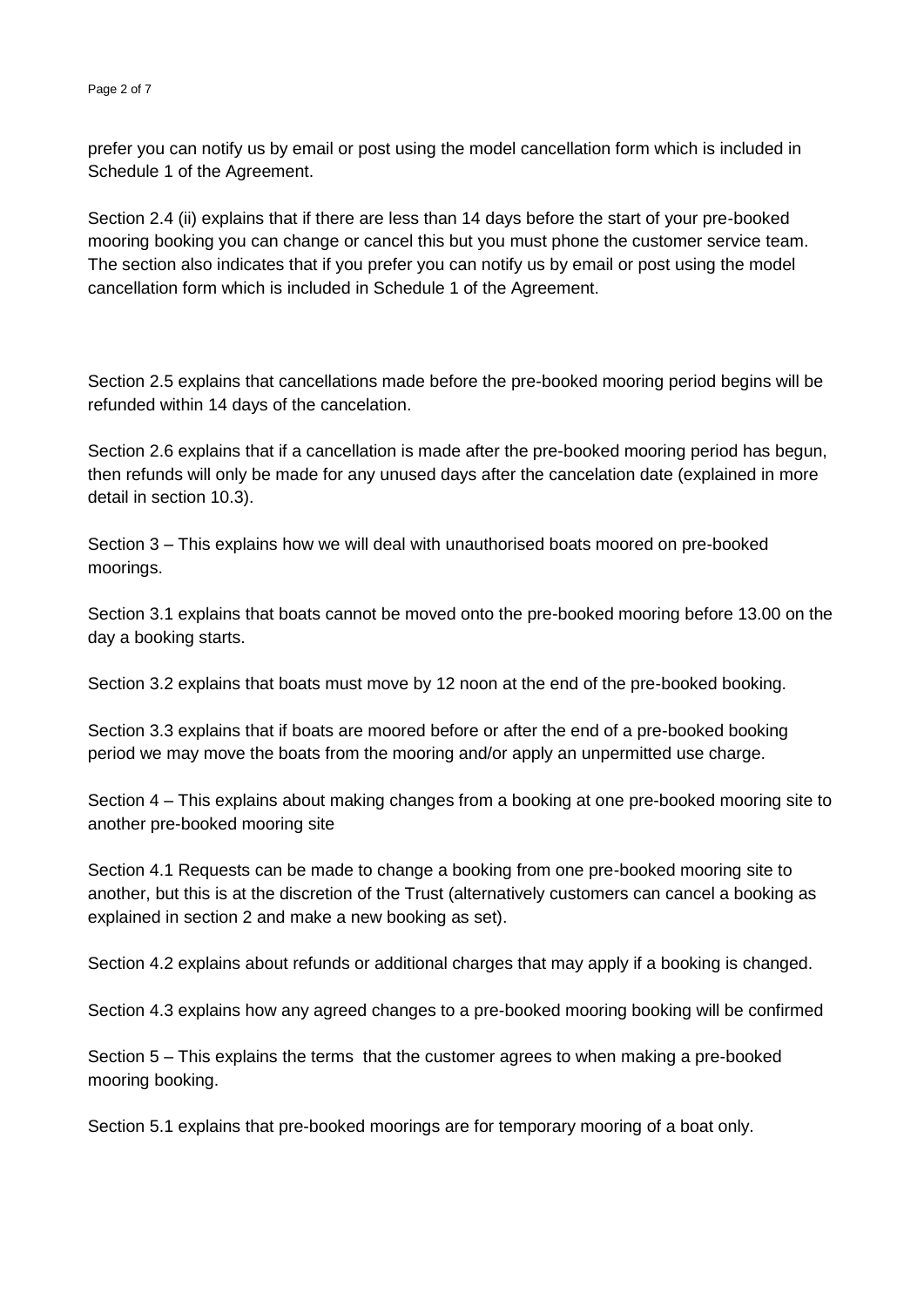Section 5.2 explains that the pre-booked mooring does not give you any ownership over the mooring and that the mooring remains the property of the Canal & River Trust.

Section 5.3 explains that the pre-booked mooring does not replace the boat license

Section 5.4 explains that the pre-booked mooring booking is for the person who makes the booking and their boat. It cannot be used by someone else.

Section 5.5 explains that you cannot trade at a pre-booked visitor mooring site

Section 6 – explains about fees and charges related to pre-booked moorings.

Section 6.1 explains that there is a fee to pay to use a pre-booked visitor mooring

Section 6.2 explains that an unpermitted use charge can be applied for use of a pre-booked visitor mooring without having paid the fee.

Section 6.3 explains that the no refund would be payable if the Trust terminated the pre-booking due to any of the reasons explained in section 10.4.

Section 6.4 explains that the Trust would seek to recover any payments due for pre-booked mooring bookings or unpermitted use charges.

Section 6.5 explains that the Trust would seek to recover any costs, losses or expenses due to a breach of the pre-booked mooring terms and conditions.

Section 6.6 explains about unpermitted use charge that can be applied to boats moored on prebooked visitor moorings without permission.

Section 7 – This explains your obligations (what you can or can't do) when moored at a pre-booked visitor mooring.

Section 7.1 explains that tenders may be moored alongside boats provided they are within the length of the pre-booked mooring and that they are clearly signed as to which boat they belong.

Section 7.2 explains that your boat must have a valid license during the period of your pre-booked mooring.

Section 7.3 explains that you must comply with any site rules that will be provided to you.

Section 7.4 explains that you must comply with any special conditions for a pre-booked mooring site and that we will give you reasonable advanced notice of these.

Section 7.5 explains that even when using a pre-booked visitor mooring you are still responsible for paying any council tax or utility bills associated with your boat.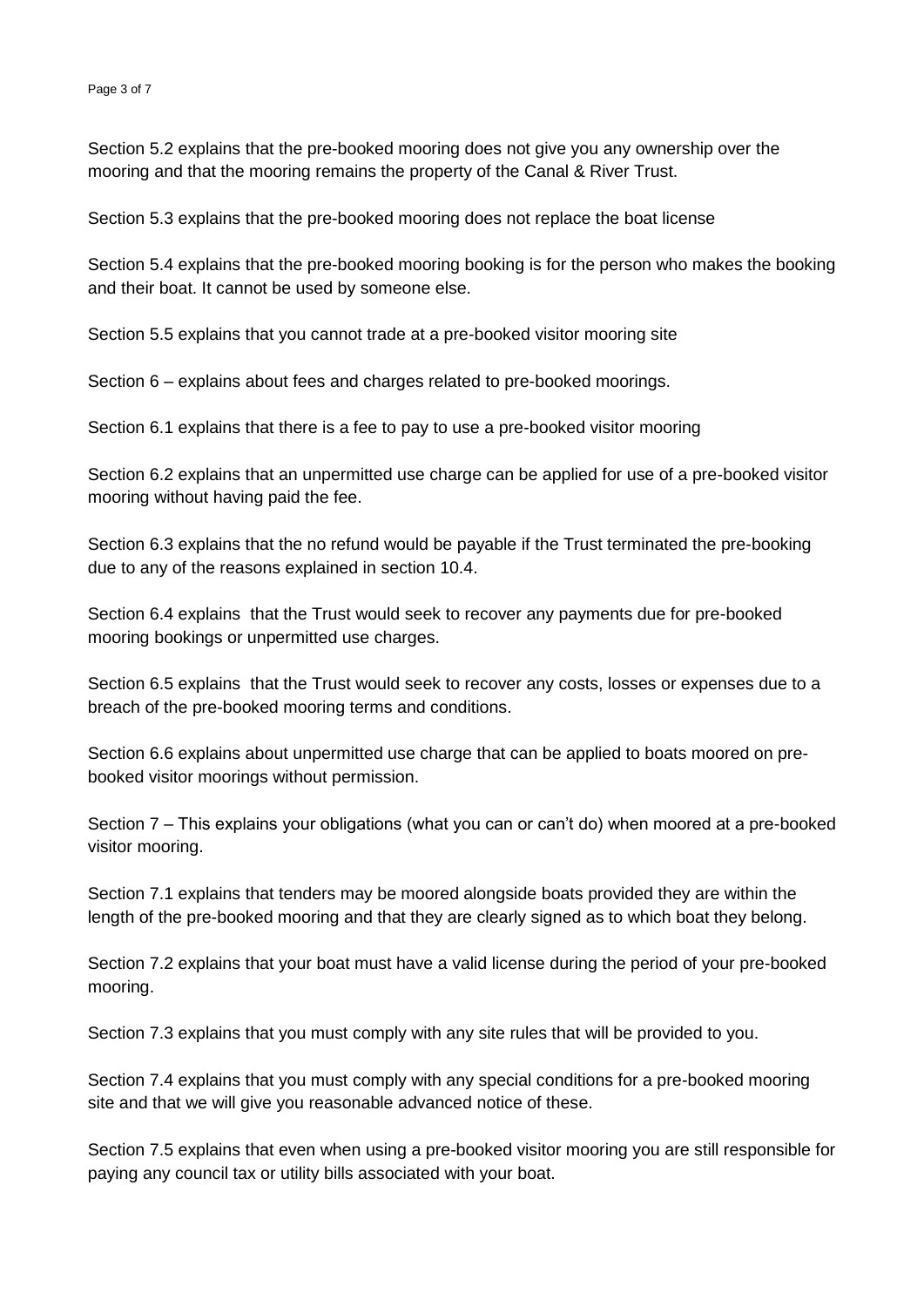Section 7.6 explains that we are not required to provide any services at a pre-booked visitor mooring. If services are provided these we will notify you of these and display notice of these on site notices.

Section 7.7 explains that boaters must comply with any laws or byelaws when at a pre-booked visitor mooring.

Section 7.8 explains that boaters may not put any sign or advertisement on Trust Property or their boat when moored at a pre-booked visitor mooring without our permission.

Section 7.9 explains that the person who has made the booking is responsible for ensuring that they and anyone else on their boat at a pre-booked visitor mooring complies with the terms and conditions.

Section 7.10 explains that boaters should inform us of any defects they identify at the pre-booked visitor mooring.

Section 7.11 explains that boaters must leave the pre-booked mooring clean and tidy at the end of your booking.

Section 7.12 explains that boaters must ensure their boat is self-sufficient with water and waste storage facilities for the period of their pre-booked mooring.

Section 7.13 explains that boaters must keep their boat and the area around clean and times, and their boat in reasonable repair for the period of their pre-booked mooring.

Section 7.14 explains that your boat must be insured during the period of your pre-booked mooring period.

Section 7.15 explains that the person who makes the booking is only permitted to moor their boat at the pre-booked visitor mooring, and may not allow another boat to use the booking.

Section 8 – This section explains about the health, safety and the environment requirements when moored at a pre-booked visitor mooring.

Section 8.1 explains that boats must be moored safely

Section 8.2 explains that the Trust may enter a boat if we feel it is not meeting the safety and environmental requirements of the agreement.

Section 8.3 explains that boaters must report to the Trust any accidents involving injury and/or damage to the Trust's property and/or any safety risks you identify at a pre-booked visitor mooring.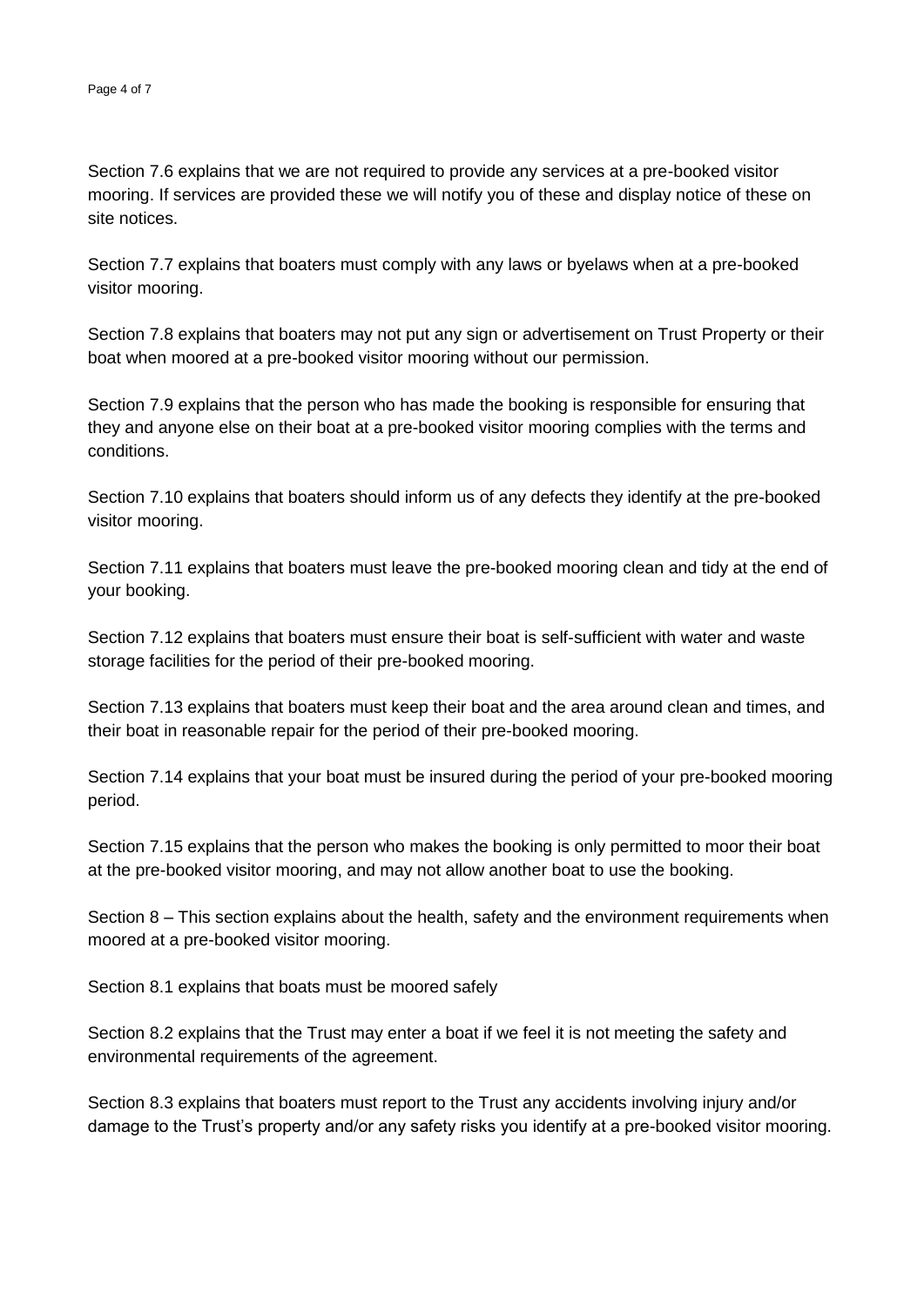Section 8.4 explains that boaters must not do anything at a pre-booked visitor mooring that poses a risk to safety or the environment.

Section 8.5 explains that burning fires, barbeques and fireworks are not permitted at pre-booked visitor moorings.

Section 8.6 explains that only smokeless fuels can be used at pre-booked visitor moorings.

Section 8.7 explains how boaters must dispose of your refuse at a pre-booked visitor mooring

Section 8.8 explains that no parking is provided at pre-booked visitor moorings

Section 8.9 explains that the Trust has no obligation to recover or preserve a boat damaged at a pre-booked visitor mooring due to consequences of an accident or incident for which we are not responsible.

Section 8.10 explains that boaters are not permitted to carry out works on your boat while moored at a short-stay visitor mooring without our written permission.

Section 8.11 explains that all boats must comply with the Boat Safety Scheme requirements while moored at a pre-booked visitor mooring.

Section 8.12 explains that if electricity is provided at a pre-booked visitor mooring (as explained in section 7.6) this must not be tampered with.

Section 8.13 explains that diving, bathing or fishing are not permitted at pre-booked visitor moorings.

Section 8.14 explains that only domestic pets are permitted at pre-booked visitor moorings, and that the boater is responsible for clearing up any mess from their pets.

Section 8.15 explains that boaters must inform us of any pollution they identify that is a risk to them or others while they are at a pre-booked visitor mooring.

Section 8.16 explains about how we ask boaters to consider the needs of anglers using the towpath by leaving space between boats and if angling matches are taking place how we will notify you of these (matches do not generally take place at pre-booked visitor moorings).

Section 9 – This explains about the Trusts rights to access pre-booked visitor moorings and boats moored there.

Section 9.1 explains that if we need to access a boat or tender at a pre-booked visitor mooring we will take care when doing so.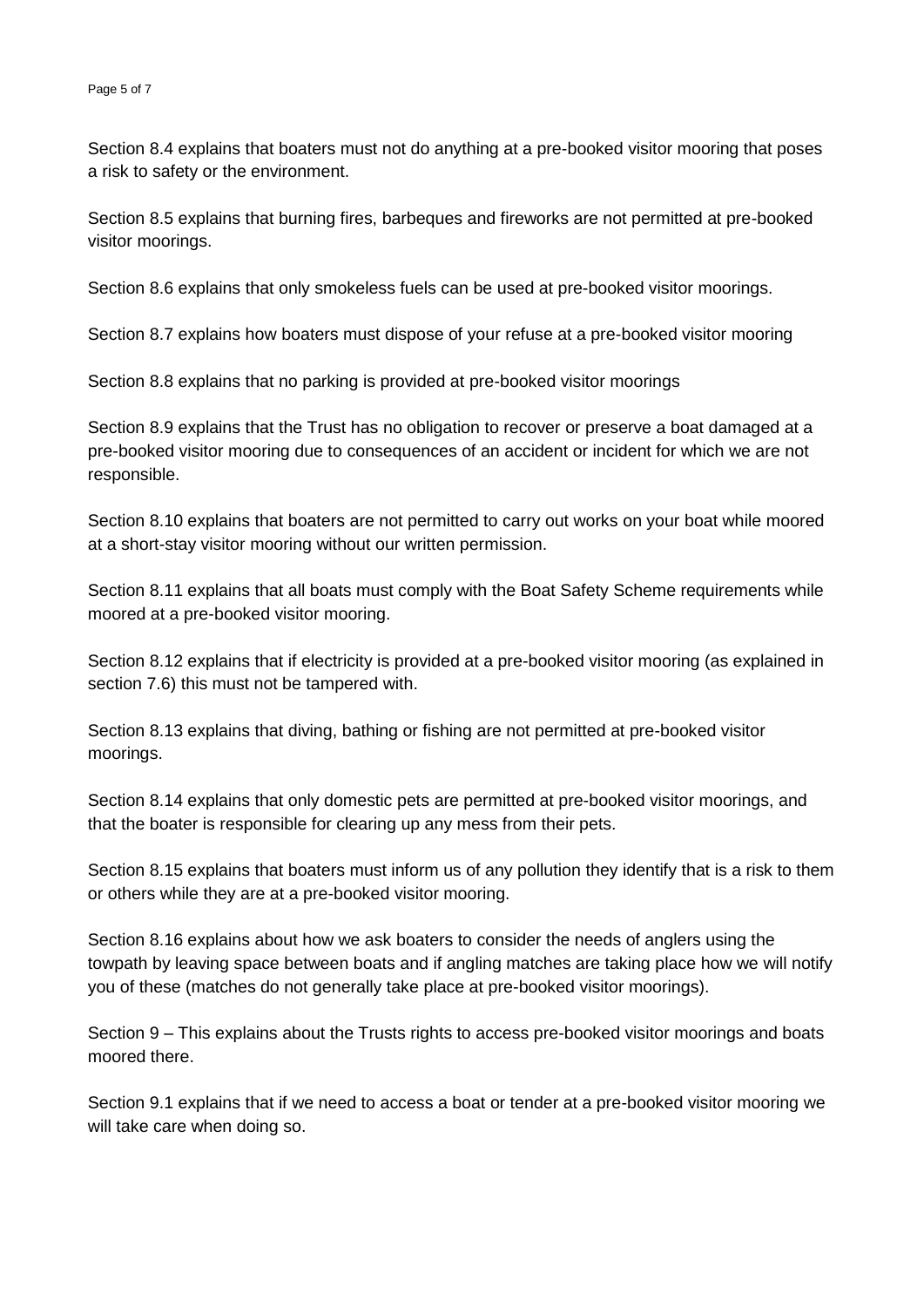Section 9.2 explains that we will not be responsible for loss or damage to boats moored at prebooked visitor moorings caused by circumstances beyond our control.

Section 9.3 explains that the Trust may go onto boats and pre-booked moorings to carry out our legal rights.

Section 9.4 explains that if necessary we may go onto pre-booked visitor moorings to inspect defects. We will give notice to boaters, usually 14 days, unless it is an emergency.

Section 9.5 explains that we may move boats moored at pre-booked visitor moorings to inspect defects at the pre-booked mooring (as set out in section 9.4).

Section 9.6 explains that the Trust is not required to provide electricity at pre-booked visitor moorings. If services are provided these we will notify you of these and display notice of these on site notices.

Section 10 – This explains if and how the agreement would be terminated.

Section 10.1 explains actions by the boater that would result in the termination of the agreement.

Section 10.2 explains what refunds or charges would apply if the agreement was cancelled/terminated before the start of the pre-booked mooring booking.

Section 10.3 explains what partial refunds that would apply if the agreement is terminated part way through a pre-booked mooring booking.

Section 10.4 explains circumstances in which the Trust would terminate the agreement.

Section 10.5 explains that if the agreement is terminated after the start of the pre-booked mooring booking then the boater most move their boat from the mooring.

Section 10.6 explains that if the agreement is terminated after the start of the pre-booked mooring booking and the boater has not moved their boat the Trust may move the boat from the pre-booked mooring.

Section 11 – This Section explains about when and who we will share your information with

Section 11.1 and 11.2 explains who we may share your personal information with and the circumstances in which we would share that information. By signing up to the agreement you agree to this.

Section 12 – This section is about general information about the agreement

Section 12.1 explains that the agreement is between the boater who books the pre-booked mooring and the Trust only.